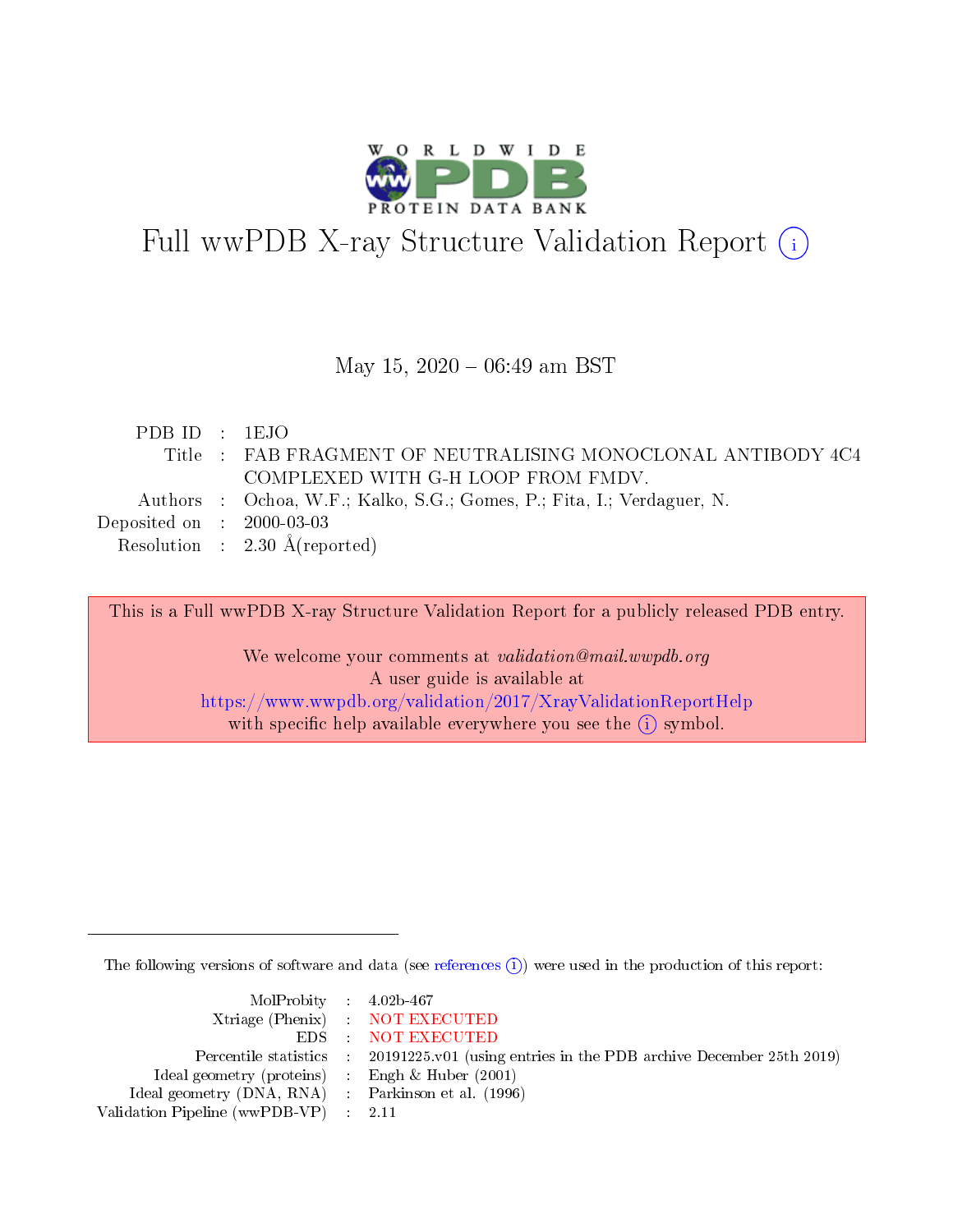# 1 [O](https://www.wwpdb.org/validation/2017/XrayValidationReportHelp#overall_quality)verall quality at a glance  $(i)$

The following experimental techniques were used to determine the structure: X-RAY DIFFRACTION

The reported resolution of this entry is 2.30 Å.

Percentile scores (ranging between 0-100) for global validation metrics of the entry are shown in the following graphic. The table shows the number of entries on which the scores are based.



| Metric.               | Whole archive       | Similar resolution                                         |
|-----------------------|---------------------|------------------------------------------------------------|
|                       | (# $\rm{Entries}$ ) | $(\#\text{Entries}, \text{resolution range}(\text{\AA}) )$ |
| Clashscore            | 141614              | $5643(2.30-2.30)$                                          |
| Ramachandran outliers | 138981              | $5575(2.30-2.30)$                                          |
| Sidechain outliers    | 138945              | $5575(2.30-2.30)$                                          |

The table below summarises the geometric issues observed across the polymeric chains and their fit to the electron density. The red, orange, yellow and green segments on the lower bar indicate the fraction of residues that contain outliers for  $\geq=3$ , 2, 1 and 0 types of geometric quality criteria respectively. A grey segment represents the fraction of residues that are not modelled. The numeric value for each fraction is indicated below the corresponding segment, with a dot representing fractions  $\leq=5\%$ 

Note EDS was not executed.

| Mol         |   | $Chain \  Length$ | Quality of chain |     |          |
|-------------|---|-------------------|------------------|-----|----------|
|             |   | 216               | 76%              | 21% |          |
|             | Η | 220               | 71%              | 24% | $\cdots$ |
| $\bullet$ . |   | 15                | 67%              | 20% | 13%      |

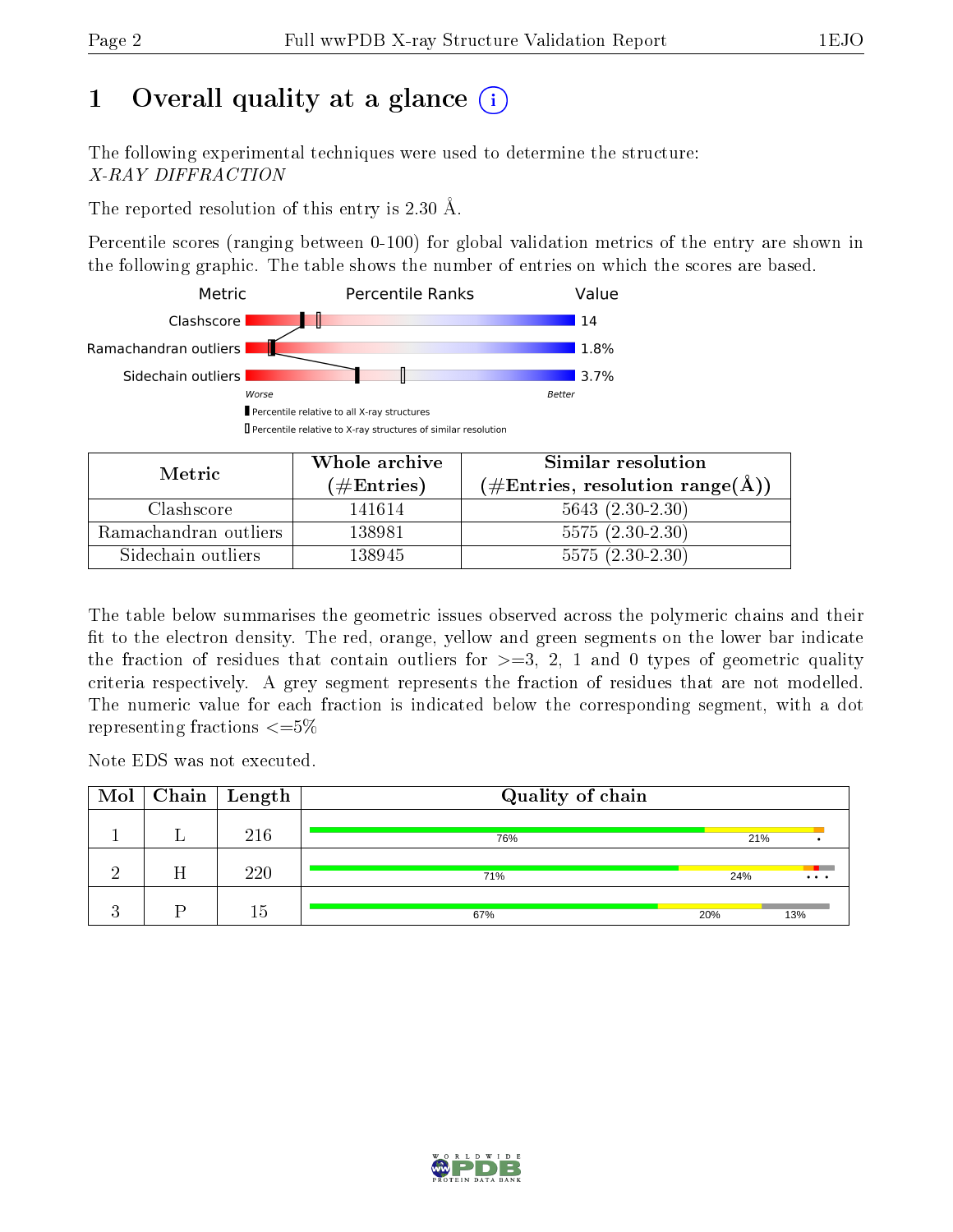# 2 Entry composition (i)

There are 4 unique types of molecules in this entry. The entry contains 3520 atoms, of which 0 are hydrogens and 0 are deuteriums.

In the tables below, the ZeroOcc column contains the number of atoms modelled with zero occupancy, the AltConf column contains the number of residues with at least one atom in alternate conformation and the Trace column contains the number of residues modelled with at most 2 atoms.

Molecule 1 is a protein called IGG2A MONOCLONAL ANTIBODY (LIGHT CHAIN).

| Mol | Chain | Residues | Atoms         |          |       |     |  | ZeroOcc | $\mid$ AltConf $\mid$ Trace |  |
|-----|-------|----------|---------------|----------|-------|-----|--|---------|-----------------------------|--|
|     |       | 216      | Total<br>1647 | $1923 -$ | - 277 | 341 |  |         |                             |  |

• Molecule 2 is a protein called IGG2A MONOCLONAL ANTIBODY (HEAVY CHAIN).

| Mol | Chain | Residues | Atoms         |      |     |       | $\rm ZeroOcc \mid AltConf \mid Trace$ |  |  |
|-----|-------|----------|---------------|------|-----|-------|---------------------------------------|--|--|
|     |       | 214      | Total<br>1608 | 1017 | 262 | - 320 |                                       |  |  |

• Molecule 3 is a protein called FMDV PEPTIDE.

| $\text{Mol}$ | Chain   Residues | $\rm{Atoms}$ |     |  |  | $\text{ZeroOcc} \mid \text{AltConf} \mid \text{Trace}$ |  |
|--------------|------------------|--------------|-----|--|--|--------------------------------------------------------|--|
|              |                  | Total        | 60. |  |  |                                                        |  |

There are 2 discrepancies between the modelled and reference sequences:

| Chain. |      |     |      | Residue   Modelled   Actual   Comment   Reference |  |
|--------|------|-----|------|---------------------------------------------------|--|
|        | 3147 | VAL | ILE. | CONFLICT   GB 210410                              |  |
|        | 3149 | THR |      | CONFLICT $\mid$ GB 210410                         |  |

• Molecule 4 is water.

|   | Mol   Chain   Residues | Atoms                 | $ZeroOcc \mid AltConf \mid$ |
|---|------------------------|-----------------------|-----------------------------|
|   | 103                    | Total O<br>103<br>103 |                             |
| Η | 56                     | Total O<br>56<br>56   |                             |
|   |                        | Total<br>- ()         |                             |

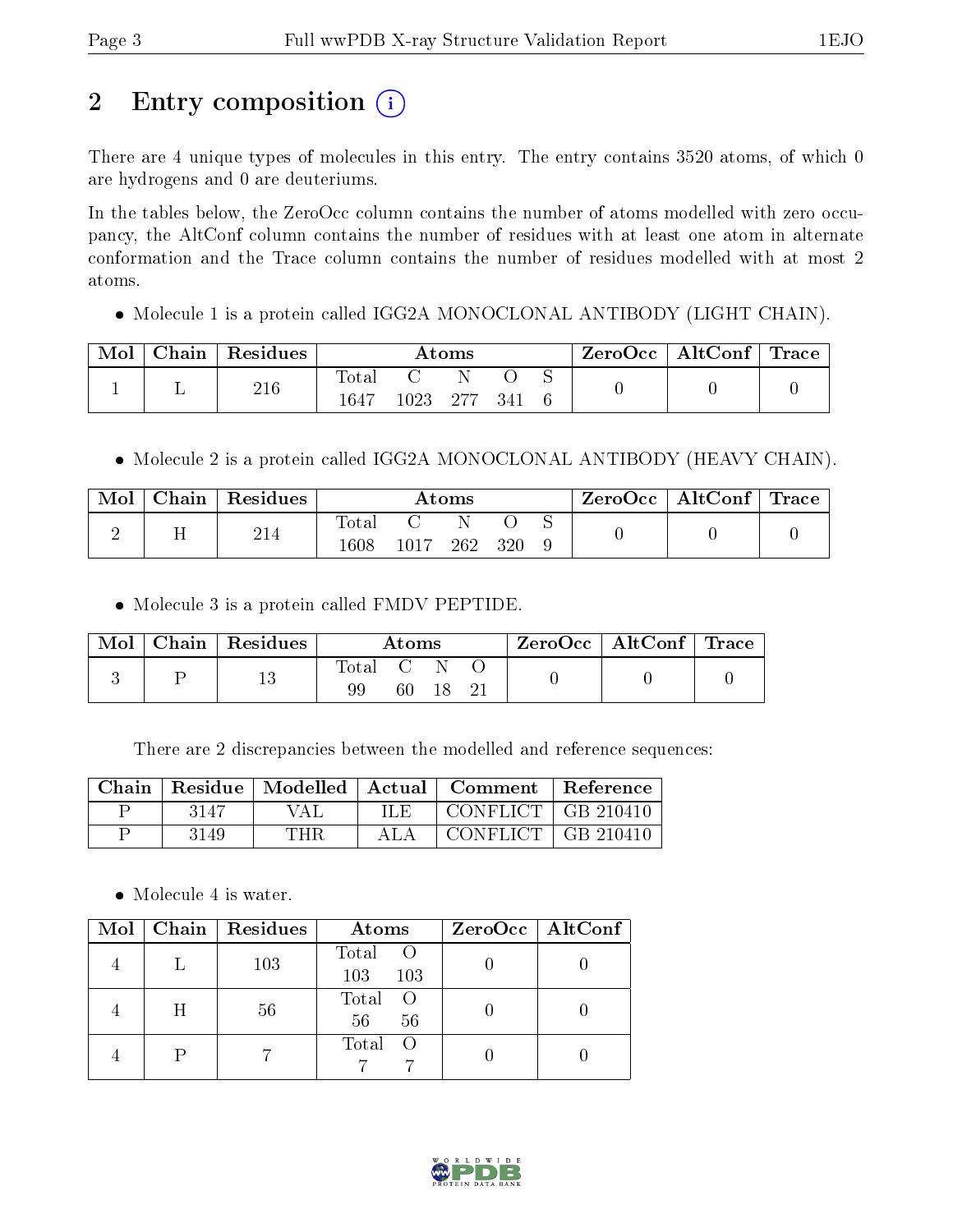# 3 Residue-property plots  $(i)$

These plots are drawn for all protein, RNA and DNA chains in the entry. The first graphic for a chain summarises the proportions of the various outlier classes displayed in the second graphic. The second graphic shows the sequence view annotated by issues in geometry. Residues are colorcoded according to the number of geometric quality criteria for which they contain at least one outlier: green  $= 0$ , yellow  $= 1$ , orange  $= 2$  and red  $= 3$  or more. Stretches of 2 or more consecutive residues without any outlier are shown as a green connector. Residues present in the sample, but not in the model, are shown in grey.

Note EDS was not executed.

• Molecule 1: IGG2A MONOCLONAL ANTIBODY (LIGHT CHAIN)



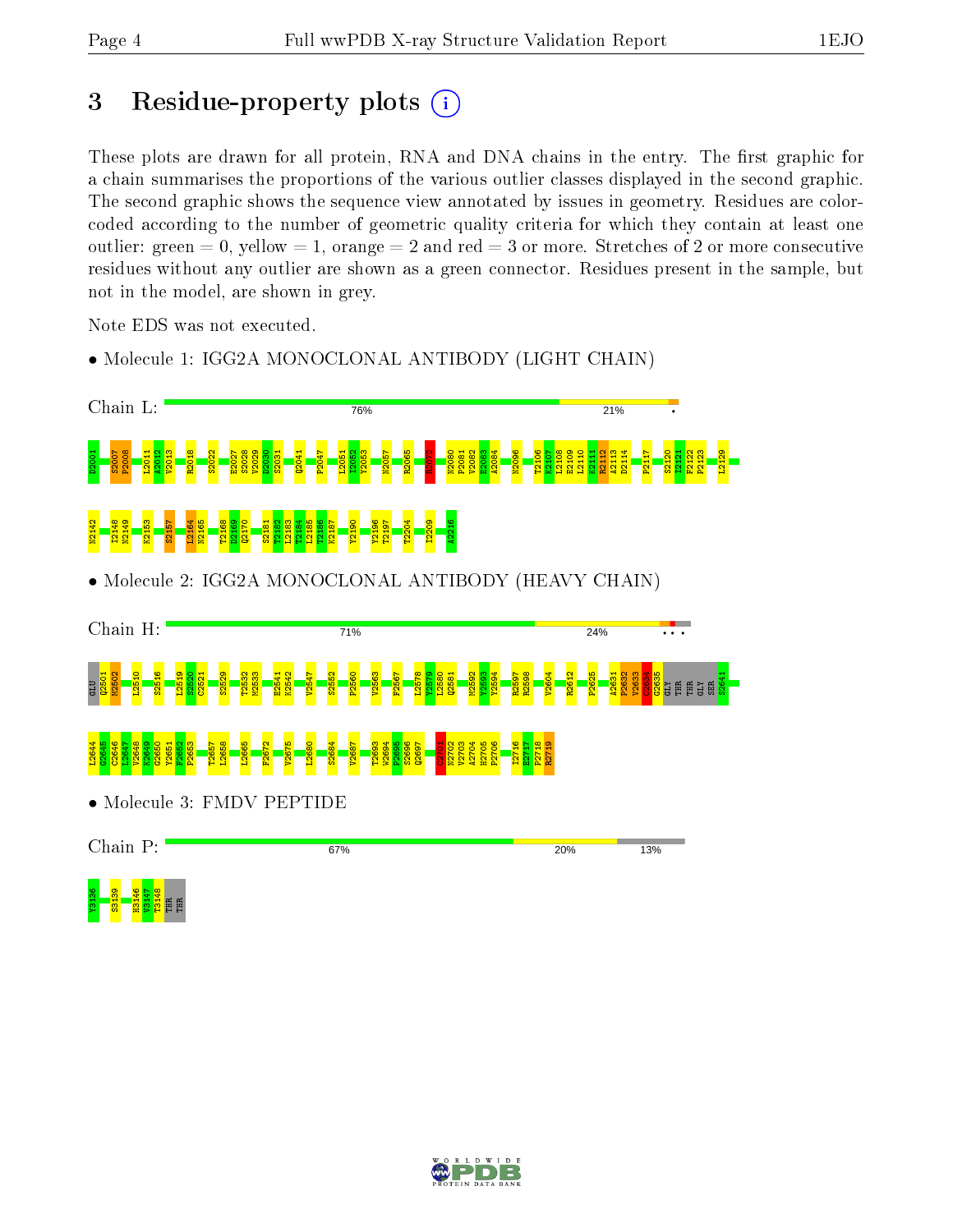# 4 Data and refinement statistics  $(i)$

Xtriage (Phenix) and EDS were not executed - this section is therefore incomplete.

| Property                               | Value                                           | Source    |  |
|----------------------------------------|-------------------------------------------------|-----------|--|
| Space group                            | P 21 21 21                                      | Depositor |  |
| Cell constants                         | 146.54Å<br>48.18Å<br>69.33Å                     | Depositor |  |
| a, b, c, $\alpha$ , $\beta$ , $\gamma$ | $90.00^\circ$<br>$90.00^\circ$<br>$90.00^\circ$ |           |  |
| Resolution (A)                         | 15.00<br>$-2.30$                                | Depositor |  |
| % Data completeness                    | $8.0(15.00-2.30)$                               | Depositor |  |
| (in resolution range)                  |                                                 |           |  |
| $R_{merge}$                            | 0.09                                            | Depositor |  |
| $\mathrm{R}_{sym}$                     | Not available)                                  | Depositor |  |
| Refinement program                     | <b>CNS</b>                                      | Depositor |  |
| $R, R_{free}$                          | 0.248<br>0.262<br>$\mathbf{A}$                  | Depositor |  |
| Estimated twinning fraction            | No twinning to report.                          | Xtriage   |  |
| Total number of atoms                  | 3520                                            | wwPDB-VP  |  |
| Average B, all atoms $(A^2)$           | 24.0                                            | wwPDB-VP  |  |

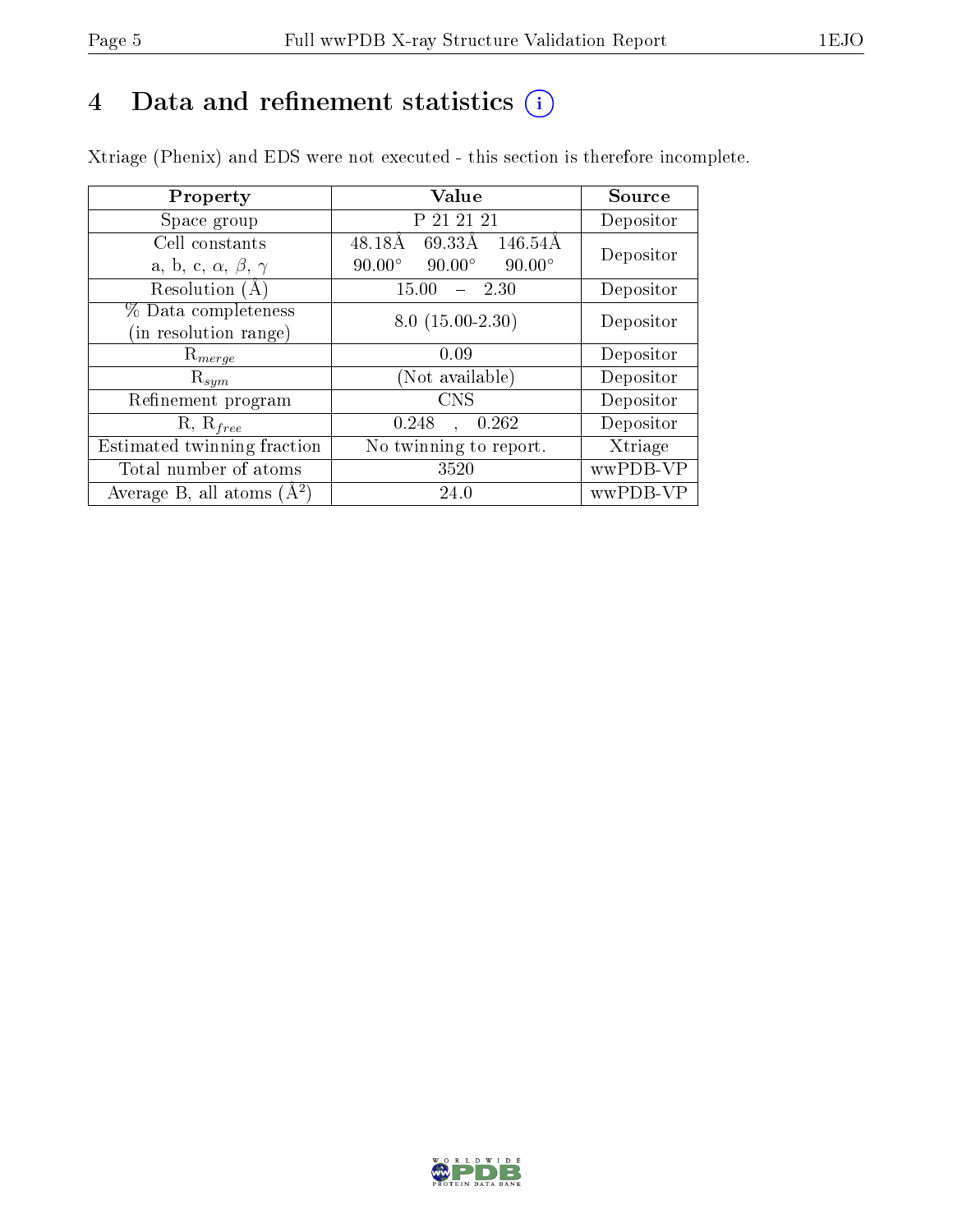# 5 Model quality  $(i)$

# 5.1 Standard geometry  $(i)$

The Z score for a bond length (or angle) is the number of standard deviations the observed value is removed from the expected value. A bond length (or angle) with  $|Z| > 5$  is considered an outlier worth inspection. RMSZ is the root-mean-square of all Z scores of the bond lengths (or angles).

| Mol | Chain |      | Bond lengths | Bond angles |                    |  |
|-----|-------|------|--------------|-------------|--------------------|--|
|     |       | RMSZ | $\# Z  > 5$  | RMSZ        | # Z  > 5           |  |
|     |       | 0.33 | 0/1684       | 0.59        | 0/2294             |  |
| 2   | H     | 0.38 | 0/1648       | 0.71        | $3/2248$ $(0.1\%)$ |  |
| 3   | Р     | 0.64 | /100         | 0.82        | 0/136              |  |
| AĦ  | ΑH    | 0.36 | 0/3432       | 0.66        | $3/4678$ $(0.1\%)$ |  |

There are no bond length outliers.

All (3) bond angle outliers are listed below:

| Mol | Chain |      | Res   Type | Atoms        |          | Observed( $^{\circ}$ )   Ideal( $^{\circ}$ ) |        |
|-----|-------|------|------------|--------------|----------|----------------------------------------------|--------|
|     |       | 2633 | VAL        | $N$ -CA-C    | $-11.24$ | 80.65                                        | 111 00 |
|     |       | 2701 | CYS.       | CA-CB-SG     | 6.25     | 125.25                                       | 114.00 |
|     |       | 2719 | $\rm{ARG}$ | $NE$ -CZ-NH1 | $-5.32$  | 117.64                                       | 120.30 |

There are no chirality outliers.

There are no planarity outliers.

## 5.2 Too-close contacts  $(i)$

In the following table, the Non-H and H(model) columns list the number of non-hydrogen atoms and hydrogen atoms in the chain respectively. The H(added) column lists the number of hydrogen atoms added and optimized by MolProbity. The Clashes column lists the number of clashes within the asymmetric unit, whereas Symm-Clashes lists symmetry related clashes.

| $\text{Mol}$ |   |      | $\mid$ Chain $\mid$ Non-H $\mid$ H(model) $\mid$ | H(added) |    | $Clashes$   Symm-Clashes |
|--------------|---|------|--------------------------------------------------|----------|----|--------------------------|
|              |   | 1647 |                                                  | 1548     |    |                          |
|              | Η | 1608 |                                                  | 1560     | 54 |                          |
|              | D | 99   |                                                  | 93       |    |                          |
|              | Η | 56   |                                                  |          |    |                          |
|              |   | 103  |                                                  |          |    |                          |
|              |   |      |                                                  |          |    |                          |
|              |   | 3520 |                                                  | 3201     | 90 |                          |

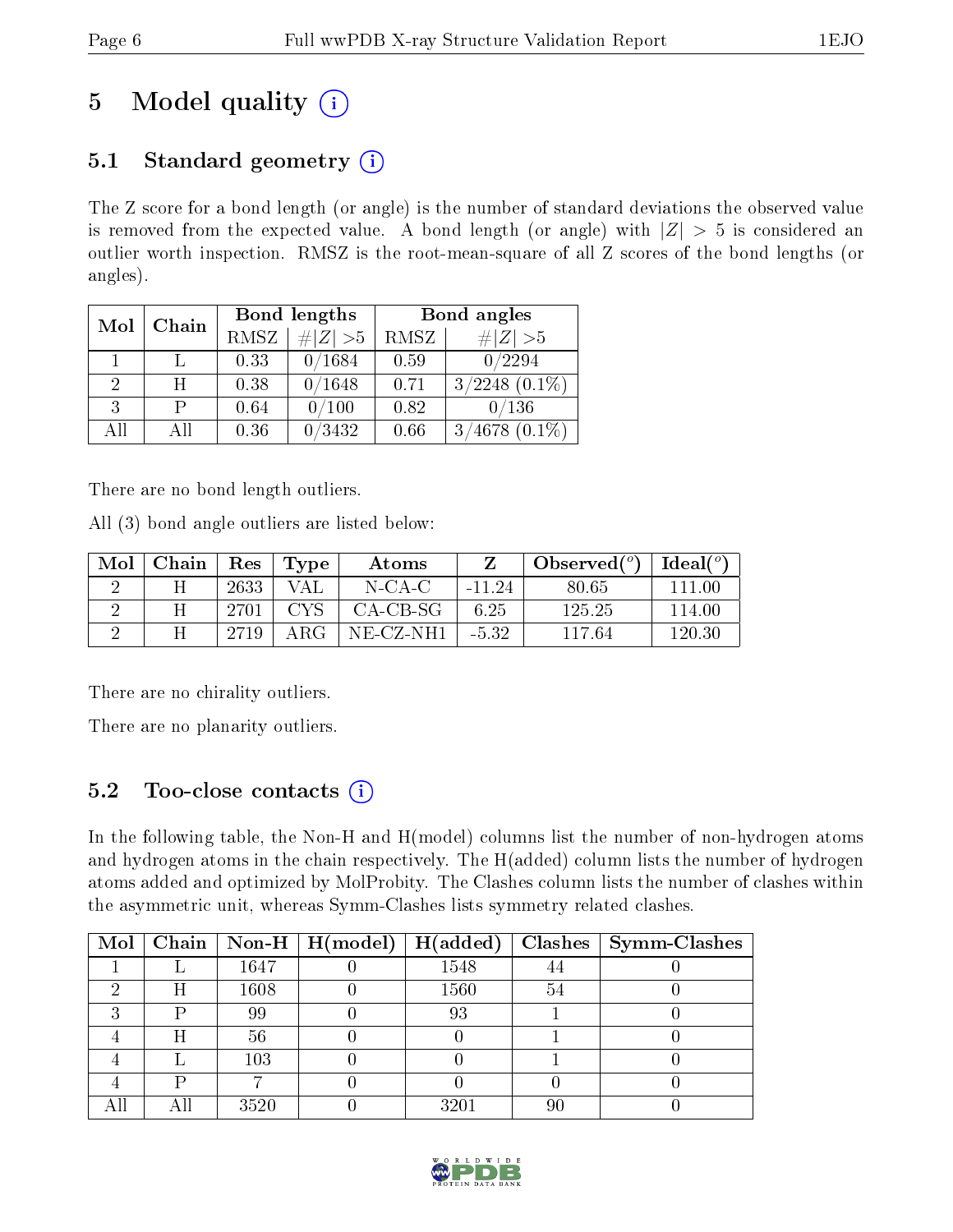The all-atom clashscore is defined as the number of clashes found per 1000 atoms (including hydrogen atoms). The all-atom clashscore for this structure is 14.

All (90) close contacts within the same asymmetric unit are listed below, sorted by their clash magnitude.

| Atom-1               | Atom-2                           | Interatomic       | Clash         |
|----------------------|----------------------------------|-------------------|---------------|
|                      |                                  | distance $(A)$    | overlap $(A)$ |
| 2:H:2631:ALA:HB1     | 2:H:2634:CYS:SG                  | 1.75              | 1.26          |
| 1:L:2007:SER:HB3     | 1:L:2008:PRO:HD2                 | 1.19              | 1.13          |
| 2:H:2634:CYS:SG      | 2:H:2694:TRP:HH2                 | 1.89              | 0.94          |
| 2:H:2632:PRO:HB3     | 4:H:176:HOH:O                    | 1.74              | 0.85          |
| 2:H:2634:CYS:SG      | 2:H:2694:TRP:CH2                 | 2.67              | 0.81          |
| 2:H:2632:PRO:HD2     | $2: H: 2634: CYS: \overline{SG}$ | 2.22              | 0.78          |
| 2:H:2701:CYS:SG      | 2:H:2716:ILE:HD11                | 2.23              | 0.78          |
| 1:L:2007:SER:HB2     | 1:L:2022:SER:HB2                 | 1.66              | 0.77          |
| 1:L:2084:ALA:HA      | 1:L:2110:LEU:HD11                | 1.67              | 0.76          |
| 1:L:2007:SER:HB3     | 1:L:2008:PRO:CD                  | 2.09              | 0.74          |
| 2:H:2563: VAL: HG13  | 2:H:2567:PHE:HB2                 | 1.69              | 0.73          |
| 1: L: 2065: ARG: HD2 | 1:L:2081:PRO:O                   | 1.88              | 0.72          |
| 2:H:2631:ALA:CB      | 2: H: 2634: CYS: SG              | 2.69              | 0.72          |
| 1: L: 2153: LYS: HB2 | $1:L:2197$ : THR: HB             | 1.72              | 0.71          |
| 1: L: 2117: PRO:HG2  | 1:L:2209:ILE:HD12                | 1.74              | 0.69          |
| 2:H:2631:ALA:HB3     | $2:$ H $:2719:ARG:HE$            | 1.59              | 0.67          |
| 2:H:2532:THR:HG22    | 2:H:2598:ARG:HB3                 | 1.78              | 0.66          |
| 1:L:2122:PHE:CD2     | 2:H:2632:PRO:HA                  | 2.32              | 0.64          |
| 2:H:2631:ALA:HB3     | 2:H:2719:ARG:NE                  | 2.11              | 0.64          |
| 1:L:2007:SER:CB      | 1:L:2008:PRO:HD2                 | 2.10              | 0.64          |
| 1:L:2084:ALA:HA      | 1:L:2110:LEU:CD1                 | 2.30              | 0.62          |
| 1:L:2153:LYS:HA      | 1: L:2157: SER:O                 | 1.99              | 0.61          |
| 1: L: 2112: ARG: HG2 | 1:L:2113:ALA:H                   | 1.65              | 0.61          |
| 2:H:2634:CYS:HB3     | 2:H:2719:ARG:H                   | 1.67              | 0.59          |
| 1: L: 2112: ARG: HG2 | 1:L:2113:ALA:N                   | 2.18              | 0.58          |
| 1:L:2183:LEU:HG      | 1:L:2185:LEU:HD11                | 1.85              | 0.58          |
| 1:L:2008:PRO:O       | 1: L:2106:THR:HG23               | 2.04              | 0.58          |
| 1:L:2018:ARG:HB3     | 1:L:2080:ASN:ND2                 | 2.20              | 0.57          |
| 1:L:2123:PRO:HB2     | 2:H:2719:ARG:HH12                | $\overline{1.71}$ | 0.55          |
| 2:H:2634:CYS:SG      | 2: H:2718: PRO: HA               | 2.46              | 0.55          |
| 1:L:2123:PRO:HB2     | 2:H:2719:ARG:NH1                 | 2.21              | 0.55          |
| 1: L:2047: PRO:HB3   | 2:H:2594:TYR:CE2                 | 2.42              | 0.55          |
| 1:L:2165:ASN:HD22    | 1:L:2181:SER:HA                  | 1.71              | 0.55          |
| 2:H:2633:VAL:O       | 2: H: 2635: GLY:N                | 2.40              | 0.54          |
| 1: L: 2122: PHE:CE2  | 2: H: 2632: PRO: HA              | 2.42              | 0.54          |
| 1: L: 2013: VAL:HGI1 | 1: L: 2082: VAL:HG21             | 1.89              | 0.54          |
| 2:H:2632:PRO:C       | 2:H:2634:CYS:N                   | 2.59              | 0.53          |

Continued on next page...

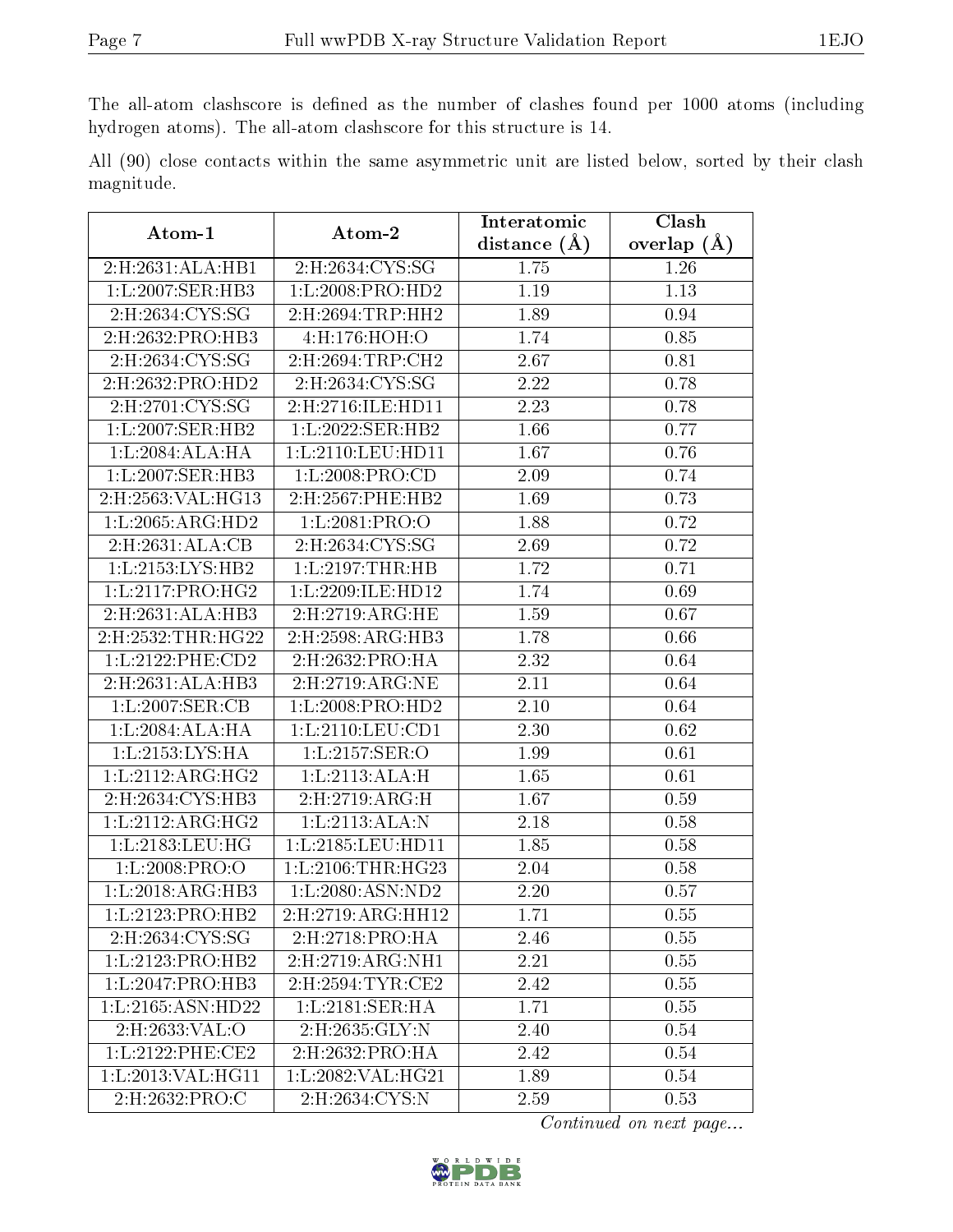| $\frac{1}{r}$ . The same $\frac{1}{r}$ is the same $\frac{1}{r}$ and $\frac{1}{r}$ and $\frac{1}{r}$ and $\frac{1}{r}$ and $\frac{1}{r}$ and $\frac{1}{r}$ and $\frac{1}{r}$ and $\frac{1}{r}$ and $\frac{1}{r}$ and $\frac{1}{r}$ and $\frac{1}{r}$ and $\frac{1}{r}$ and $\frac{1}{r}$<br>Atom-1<br>Atom-2 |                      | Interatomic    | Clash         |
|--------------------------------------------------------------------------------------------------------------------------------------------------------------------------------------------------------------------------------------------------------------------------------------------------------------|----------------------|----------------|---------------|
|                                                                                                                                                                                                                                                                                                              |                      | distance $(A)$ | overlap $(A)$ |
| 2:H:2560:PRO:HG2                                                                                                                                                                                                                                                                                             | 2:H:2563:VAL:HB      | 1.91           | 0.52          |
| 1:L:2148:ILE:HG12                                                                                                                                                                                                                                                                                            | 1:L:2149:ASN:H       | 1.75           | 0.52          |
| 2:H:2658:LEU:HD13                                                                                                                                                                                                                                                                                            | 2:H:2703:VAL:HG22    | 1.91           | 0.52          |
| 1: L:2110:LEU:H                                                                                                                                                                                                                                                                                              | 1:L:2170:GLN:HE22    | 1.57           | 0.52          |
| 2:H:2658:LEU:CD1                                                                                                                                                                                                                                                                                             | 2:H:2702:ASN:O       | 2.59           | 0.50          |
| 2:H:2703:VAL:HG12                                                                                                                                                                                                                                                                                            | 2: H: 2704: ALA: N   | 2.27           | 0.50          |
| 2:H:2510:LEU:HD22                                                                                                                                                                                                                                                                                            | 2:H:2653:PRO:HD3     | 1.93           | 0.50          |
| 1: L: 2122: PHE: HD2                                                                                                                                                                                                                                                                                         | 2: H: 2631: ALA: O   | 1.94           | 0.49          |
| 2:H:2625:PRO:HB3                                                                                                                                                                                                                                                                                             | 2:H:2651:TYR:HB3     | 1.94           | 0.49          |
| 1:L:2164:LEU:HD12                                                                                                                                                                                                                                                                                            | 2:H:2675:VAL:HB      | 1.93           | 0.49          |
| 1: L:2041: GLN:HB2                                                                                                                                                                                                                                                                                           | 1:L:2051:LEU:HD11    | 1.94           | 0.49          |
| 1:L:2007:SER:O                                                                                                                                                                                                                                                                                               | 1:L:2008:PRO:C       | 2.51           | 0.49          |
| 2:H:2658:LEU:HD12                                                                                                                                                                                                                                                                                            | 2: H: 2702: ASN:O    | 2.13           | 0.49          |
| 2:H:2501:GLN:O                                                                                                                                                                                                                                                                                               | 2:H:2502:MET:HB2     | 2.14           | 0.48          |
| 2:H:2632:PRO:HG2                                                                                                                                                                                                                                                                                             | 2: H: 2634: CYS: HA  | 1.95           | 0.47          |
| 1:L:2082:VAL:HG12                                                                                                                                                                                                                                                                                            | 1:L:2110:LEU:HD21    | 1.97           | 0.47          |
| 1:L:2072:ARG:HH11                                                                                                                                                                                                                                                                                            | 1:L:2072:ARG:CG      | 2.28           | 0.47          |
| 2:H:2592:MET:HG3                                                                                                                                                                                                                                                                                             | 2: H:2612: ARG: CB   | 2.45           | 0.46          |
| 2:H:2632:PRO:HD3                                                                                                                                                                                                                                                                                             | 2:H:2644:LEU:HD23    | 1.98           | 0.46          |
| 1:L:2164:LEU:CD1                                                                                                                                                                                                                                                                                             | 2:H:2675:VAL:HB      | 2.46           | 0.46          |
| 2:H:2693:THR:HG23                                                                                                                                                                                                                                                                                            | 2:H:2697:GLN:OE1     | 2.17           | 0.45          |
| 2:H:2533:MET:SD                                                                                                                                                                                                                                                                                              | 2: H: 2597: ARG: HA  | 2.57           | 0.45          |
| 1:L:2029:VAL:HG12                                                                                                                                                                                                                                                                                            | 1: L: 2029: VAL: O   | 2.17           | 0.44          |
| 1:L:2080:ASN:HA                                                                                                                                                                                                                                                                                              | 1:L:2081:PRO:HA      | 1.83           | 0.44          |
| 1:L:2031:SER:HB2                                                                                                                                                                                                                                                                                             | 1: L: 2096: ASN: OD1 | 2.17           | 0.44          |
| 2:H:2657:THR:OG1                                                                                                                                                                                                                                                                                             | 2:H:2704:ALA:HB3     | 2.17           | 0.44          |
| 3:P:3146:HIS:O                                                                                                                                                                                                                                                                                               | 3:P:3148:THR:HG22    | 2.17           | 0.43          |
| 2:H:2631:ALA:O                                                                                                                                                                                                                                                                                               | 2:H:2632:PRO:O       | 2.36           | 0.43          |
| 2:H:2650:GLY:HA2                                                                                                                                                                                                                                                                                             | 2:H:2680:LEU:HB3     | 1.99           | 0.43          |
| 2:H:2529:SER:O                                                                                                                                                                                                                                                                                               | 2:H:2552:SER:HB2     | 2.17           | 0.43          |
| 2:H:2510:LEU:HB2                                                                                                                                                                                                                                                                                             | 2:H:2653:PRO:HG3     | 1.99           | 0.43          |
| 1: L: 2027: GLU: HG2                                                                                                                                                                                                                                                                                         | $1: L: 2028:$ SER:N  | 2.33           | 0.43          |
| 2:H:2648:VAL:HG22                                                                                                                                                                                                                                                                                            | 2:H:2703:VAL:HG21    | 2.00           | 0.42          |
| 1:L:2164:LEU:O                                                                                                                                                                                                                                                                                               | 1: L: 2164: LEU: HG  | 2.19           | 0.42          |
| 1:L:2013:VAL:H <sub>G12</sub>                                                                                                                                                                                                                                                                                | 1:L:2108:LEU:HD11    | 2.01           | 0.42          |
| 2:H:2519:LEU:HD12                                                                                                                                                                                                                                                                                            | 2:H:2580:LEU:HD23    | 2.01           | 0.42          |
| 1:L:2114:ASP:HB3                                                                                                                                                                                                                                                                                             | 1:L:2204:THR:HG22    | 2.01           | 0.41          |
| 2:H:2604:VAL:O                                                                                                                                                                                                                                                                                               | 2:H:2604:VAL:HG12    | 2.20           | 0.41          |
| 2:H:2687:VAL:O                                                                                                                                                                                                                                                                                               | 2:H:2687:VAL:HG13    | 2.20           | 0.41          |
| 2:H:2705:HIS:HA                                                                                                                                                                                                                                                                                              | 2:H:2706:PRO:HD2     | 1.94           | 0.41          |
| 2:H:2541:GLU:O                                                                                                                                                                                                                                                                                               | 2:H:2542:LYS:HB2     | 2.20           | 0.41          |

Continued from previous page...

Continued on next page...

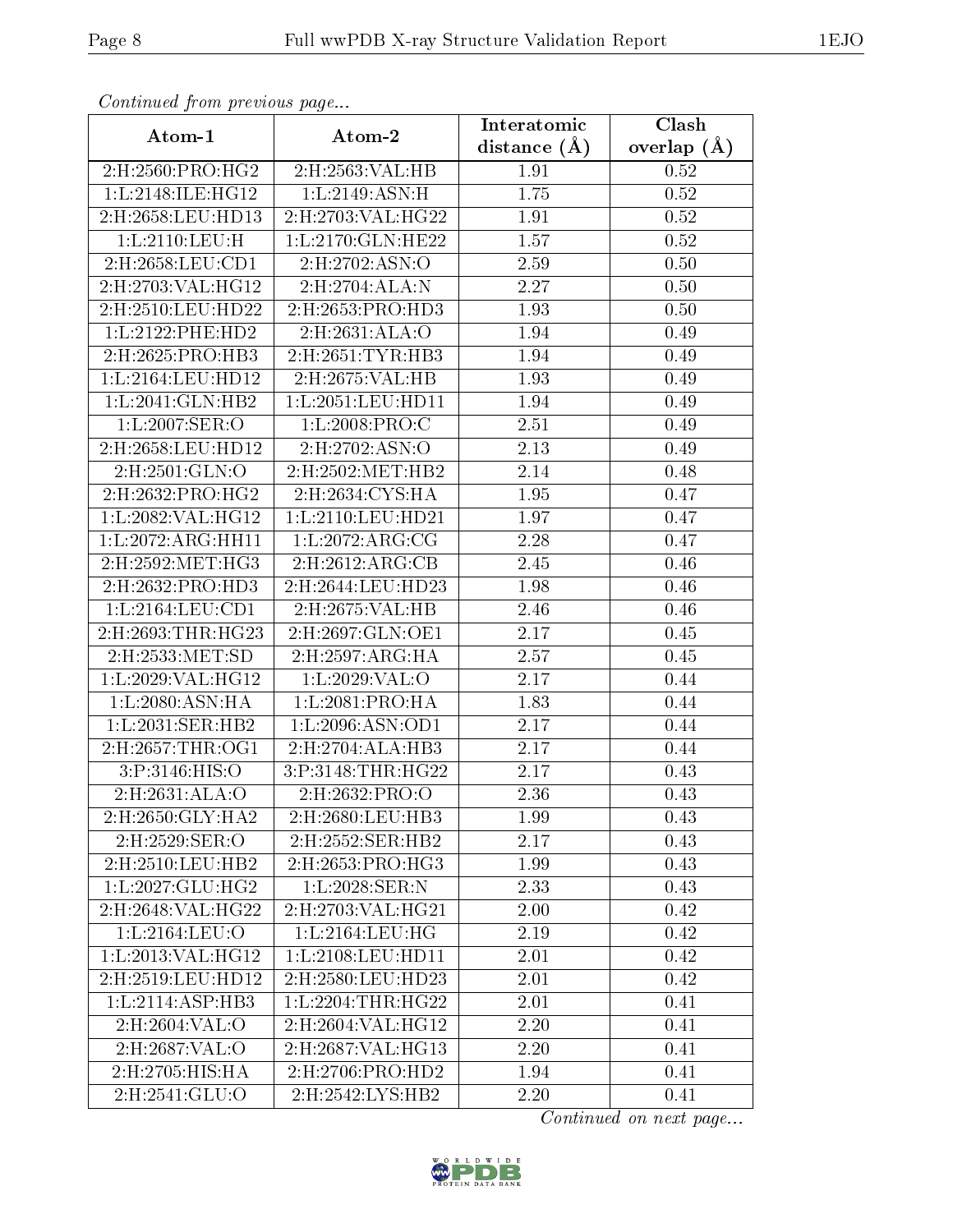| Atom-1               | Atom-2               | Interatomic<br>distance $(A)$ | Clash<br>overlap $(A)$ |
|----------------------|----------------------|-------------------------------|------------------------|
| 2:H:2521:CYS:HB3     | 2:H:2578:LEU:HB3     | 2.02                          | 0.41                   |
| 2:H:2658:LEU:HD13    | 2: H: 2703: VAL: CG2 | 2.51                          | 0.41                   |
| 2: H: 2703: VAL: CG1 | 2:H:2704:ALA:N       | 2.83                          | 0.41                   |
| 2:H:2547:VAL:O       | 2: H: 2560: PRO: HD2 | 2.21                          | 0.41                   |
| 2:H:2634:CYS:HG      | 2:H:2694:TRP:HH2     | 0.71                          | 0.41                   |
| 1: L: 2129: LEU: O   | 1: L: 2187: LYS: HD3 | 2.21                          | 0.40                   |
| 1: L: 2165: ASN: ND2 | $1: L:2181:$ SER:HA  | 2.34                          | 0.40                   |
| 1: L:2190: TYR: HA   | 1: L:2196: TYR:OH    | 2.21                          | 0.40                   |
| 2:H:2567:PHE:HA      | 2:H:2581:GLN:O       | 2.22                          | 0.40                   |
| 1:L:2011:LEU:HD21    | 4:L:121:HOH:O        | 2.21                          | 0.40                   |
| 1: L: 2053: TYR: O   | 1: L: 2057: ASN: HB2 | 2.21                          | 0.40                   |
| 1: L:2168: THR:HG23  | 2:H:2672:PHE:CD2     | 2.57                          | 0.40                   |

Continued from previous page...

There are no symmetry-related clashes.

### 5.3 Torsion angles (i)

#### 5.3.1 Protein backbone (i)

In the following table, the Percentiles column shows the percent Ramachandran outliers of the chain as a percentile score with respect to all X-ray entries followed by that with respect to entries of similar resolution.

The Analysed column shows the number of residues for which the backbone conformation was analysed, and the total number of residues.

| Mol | Chain | Analysed        | Favoured     | Allowed    | Outliers | Percentiles                 |
|-----|-------|-----------------|--------------|------------|----------|-----------------------------|
|     |       | $214/216(99\%)$ | $203(95\%)$  | 7(3%)      | $4(2\%)$ | 7 <br> 8                    |
| 2   | H     | $210/220(96\%)$ | 195(93%)     | 11 $(5%)$  | $4(2\%)$ | $\overline{7}$<br>$\vert 8$ |
| 3   | P     | $11/15$ (73\%)  | $10(91\%)$   | $1(9\%)$   |          | 100 <sup>1</sup>            |
| All | All   | $435/451(96\%)$ | 408 $(94\%)$ | 19 $(4\%)$ | $8(2\%)$ | 7 <br> 8                    |

All (8) Ramachandran outliers are listed below:

| Mol | Chain | Res  | <b>Type</b> |
|-----|-------|------|-------------|
|     |       | 2008 | <b>PRO</b>  |
| 2   | Ħ     | 2502 | MET         |
| 2   | Ħ     | 2632 | <b>PRO</b>  |
| 2   | H     | 2634 | CYS         |
|     |       | 2007 | SER         |

Continued on next page...

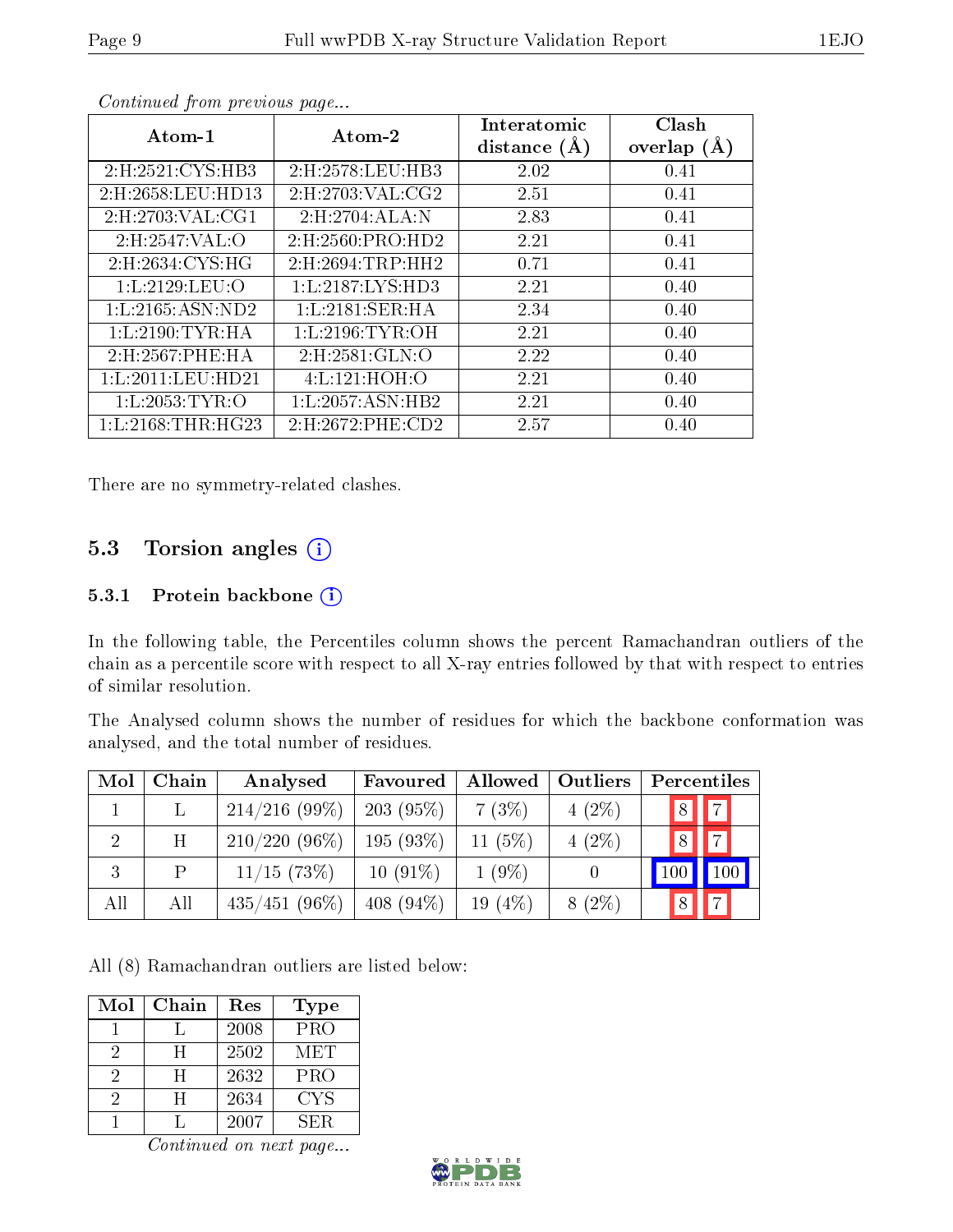Continued from previous page...

| Mol | Chain | Res  | Type        |
|-----|-------|------|-------------|
|     |       | 2072 | ${\rm ARG}$ |
|     |       | 2701 | CYS         |
|     |       | 2142 |             |

#### 5.3.2 Protein sidechains (i)

In the following table, the Percentiles column shows the percent sidechain outliers of the chain as a percentile score with respect to all X-ray entries followed by that with respect to entries of similar resolution.

The Analysed column shows the number of residues for which the sidechain conformation was analysed, and the total number of residues.

| Mol            | Chain           | Analysed         | Rotameric    | Outliers  | Percentiles |
|----------------|-----------------|------------------|--------------|-----------|-------------|
|                |                 | $184/189$ (97\%) | 178 (97%)    | 6 $(3\%)$ | 38<br>53    |
| $\overline{2}$ | $H_{\parallel}$ | $182/188$ (97\%) | 175 (96\%)   | 7(4%)     | 33<br>47    |
| 3              | P.              | $11/13$ (85%)    | $10(91\%)$   | $1(9\%)$  | 11 <br> 9   |
| All            | All             | 377/390(97%)     | 363 $(96\%)$ | 14 $(4%)$ | 48<br>34    |

All (14) residues with a non-rotameric sidechain are listed below:

| Mol            | Chain | Res  | Type        |
|----------------|-------|------|-------------|
| 1              | L     | 2072 | $\rm{ARG}$  |
| $\mathbf{1}$   | L     | 2109 | GLU         |
| $\mathbf{1}$   | L     | 2112 | $\rm{ARG}$  |
| 1              | L     | 2120 | SER         |
| $\mathbf{1}$   | L     | 2157 | <b>SER</b>  |
| $\mathbf{1}$   | L     | 2164 | LEU         |
| $\overline{2}$ | H     | 2516 | SER.        |
| $\overline{2}$ | H     | 2634 | <b>CYS</b>  |
| $\overline{2}$ | H     | 2646 | <b>CYS</b>  |
| $\overline{2}$ | H     | 2665 | LEU         |
| $\overline{2}$ | H     | 2684 | SER.        |
| $\overline{2}$ | H     | 2696 | SER         |
| $\overline{2}$ | Η     | 2701 | <b>CYS</b>  |
| 3              | Р     | 3139 | ${\rm SER}$ |

Some sidechains can be flipped to improve hydrogen bonding and reduce clashes. All (5) such sidechains are listed below:

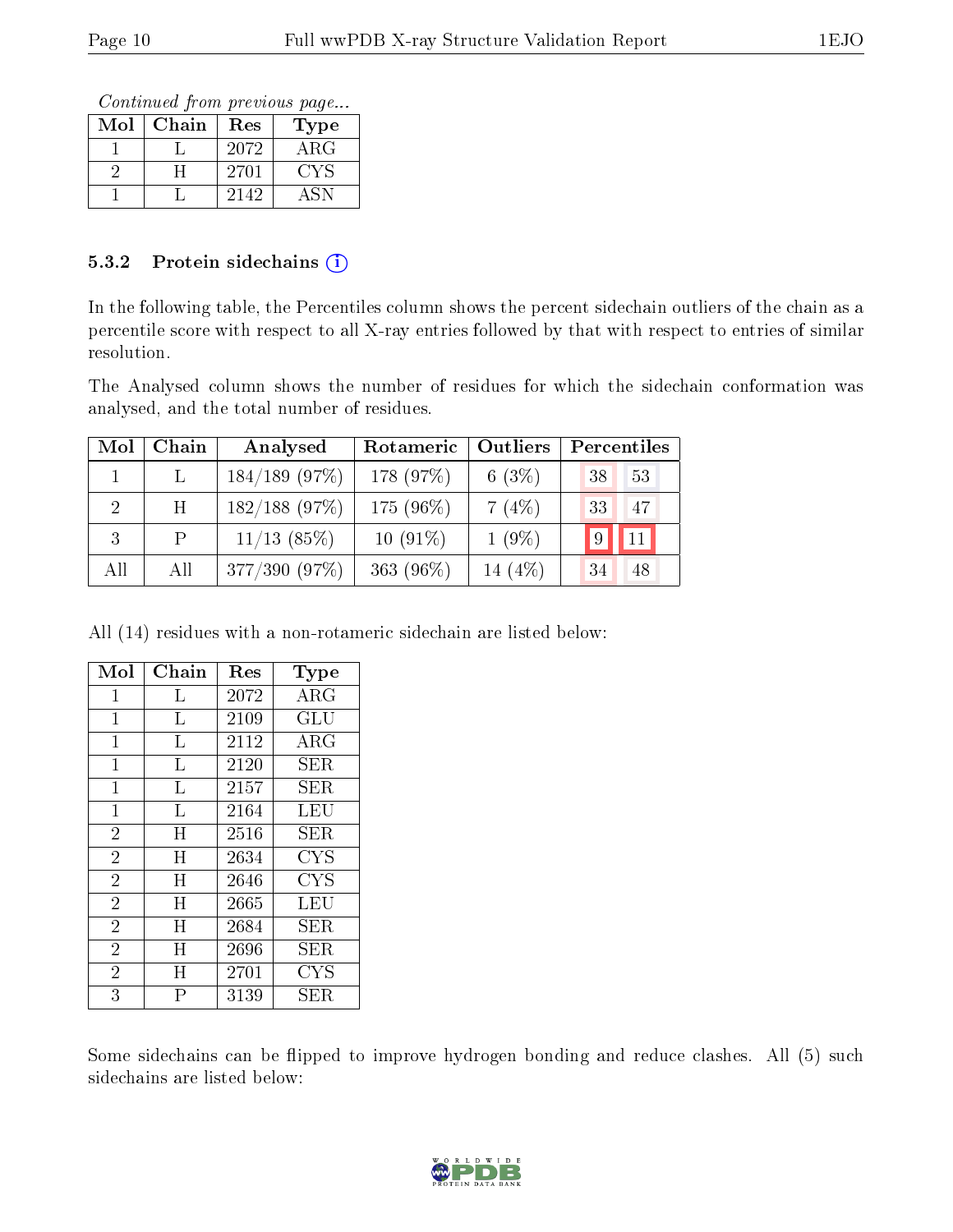| Mol | Chain | Res  | Type                      |
|-----|-------|------|---------------------------|
|     |       | 2080 | $\overline{\mathrm{ASN}}$ |
|     |       | 2165 | <b>ASN</b>                |
|     |       | 2170 | <b>GLN</b>                |
|     |       | 2214 | <b>ASN</b>                |
|     |       | 2581 | GLN                       |

#### 5.3.3 RNA [O](https://www.wwpdb.org/validation/2017/XrayValidationReportHelp#rna)i

There are no RNA molecules in this entry.

#### 5.4 Non-standard residues in protein, DNA, RNA chains (i)

There are no non-standard protein/DNA/RNA residues in this entry.

#### 5.5 Carbohydrates  $(i)$

There are no carbohydrates in this entry.

### 5.6 Ligand geometry (i)

There are no ligands in this entry.

### 5.7 [O](https://www.wwpdb.org/validation/2017/XrayValidationReportHelp#nonstandard_residues_and_ligands)ther polymers (i)

There are no such residues in this entry.

#### 5.8 Polymer linkage issues (i)

There are no chain breaks in this entry.